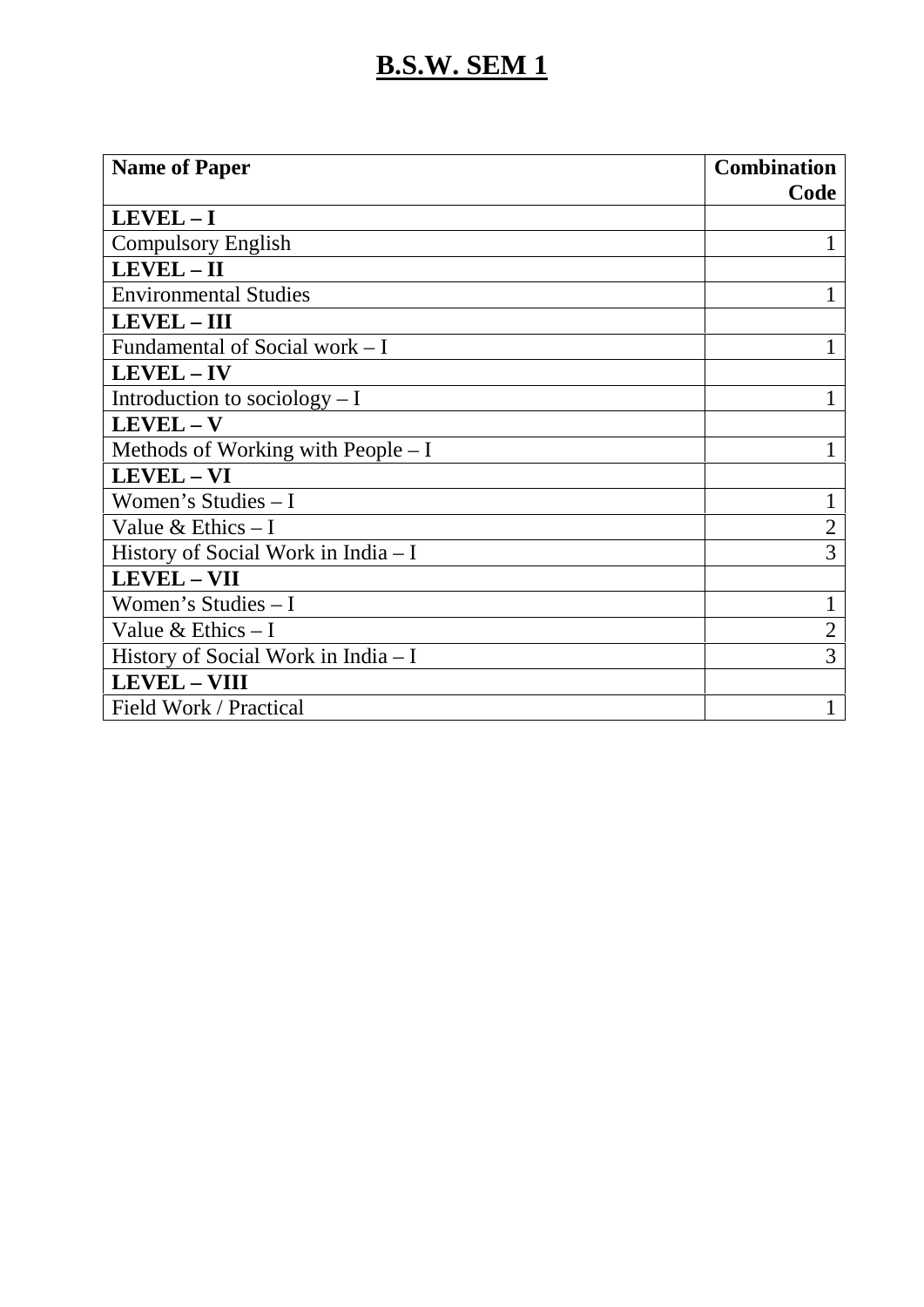| <b>Name of Paper</b>                   | <b>Combination</b> |  |
|----------------------------------------|--------------------|--|
|                                        | Code               |  |
| LEVEL-I                                |                    |  |
| <b>Compulsory English</b>              |                    |  |
| $LEVEL - II$                           |                    |  |
| <b>Environmental Studies</b>           |                    |  |
| <b>LEVEL - III</b>                     |                    |  |
| Fundamental of Social work – II        | 1                  |  |
| LEVEL - IV                             |                    |  |
| Introduction to sociology $-$ II       |                    |  |
| $LEVEL - V$                            |                    |  |
| Methods of Working with People $-$ II  |                    |  |
| LEVEL - VI                             |                    |  |
| Women's Studies - II                   | 1                  |  |
| Value & Ethics $-$ II                  | $\overline{2}$     |  |
| History of Social Work in India $-$ II | 3                  |  |
| <b>LEVEL - VII</b>                     |                    |  |
| Women's Studies - II                   |                    |  |
| Value $& Ethics - II$                  | $\overline{2}$     |  |
| History of Social Work in India $-$ II | 3                  |  |
| <b>LEVEL - VIII</b>                    |                    |  |
| Field Work / Practical                 |                    |  |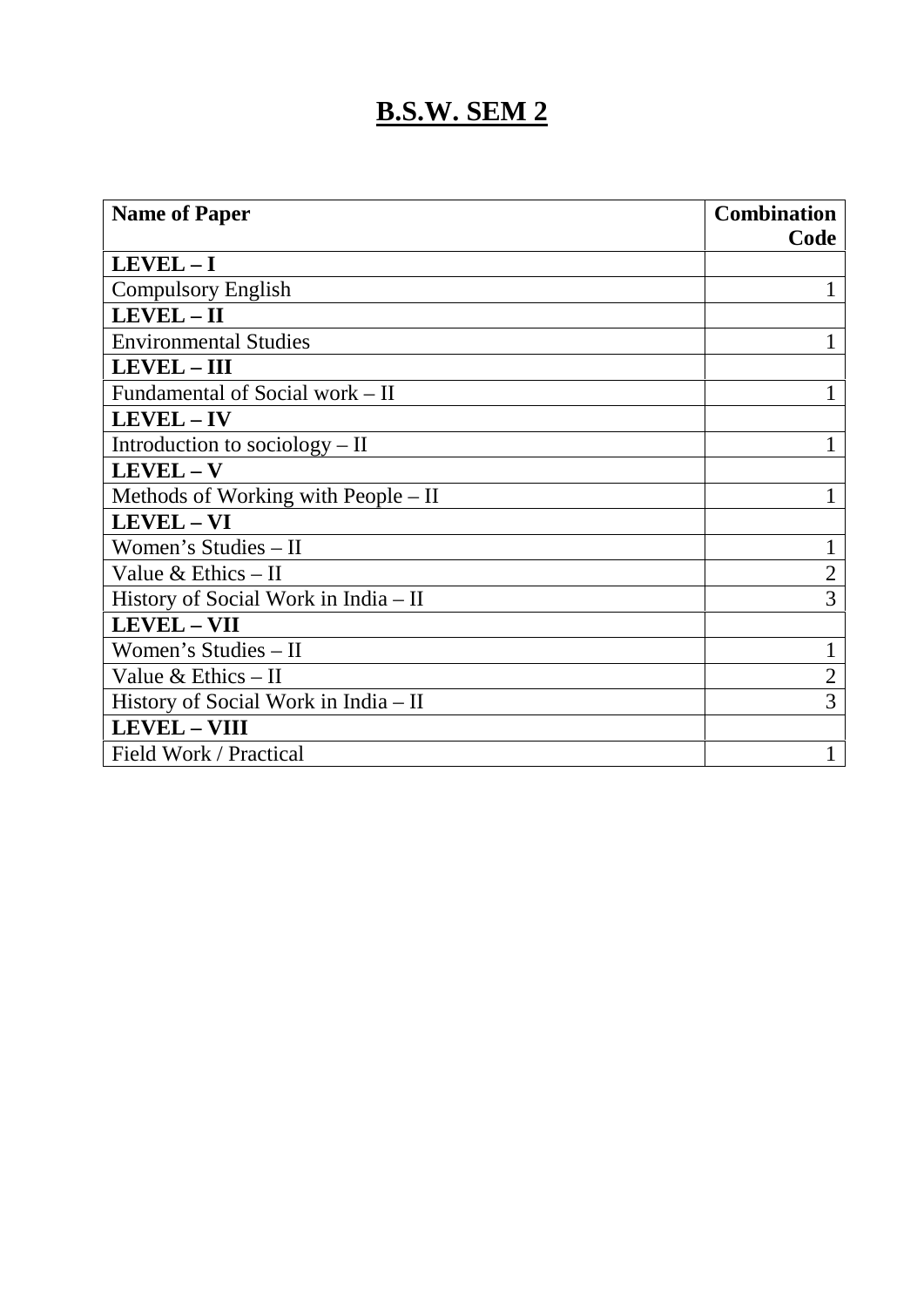| <b>Name of Paper</b>                               | <b>Combination</b> |  |
|----------------------------------------------------|--------------------|--|
|                                                    | Code               |  |
| $LEVEL - I$                                        |                    |  |
| <b>Compulsory English</b>                          |                    |  |
| LEVEL-II                                           |                    |  |
| Social Work Research and Programmes Management – I |                    |  |
| <b>LEVEL - III</b>                                 |                    |  |
| <b>Rural Sociology</b>                             |                    |  |
| LEVEL-IV                                           |                    |  |
| Social Change and Social Problems in India – I     |                    |  |
| $LEVEL - V$                                        |                    |  |
| Social Psychology - I                              |                    |  |
| LEVEL - VI                                         |                    |  |
| Indian Society, Issues and Problem - I             | 1                  |  |
| General Psychology - I                             | $\overline{2}$     |  |
| Legal System in India                              | 3                  |  |
| <b>LEVEL - VII</b>                                 |                    |  |
| Indian Society, Issues and Problem - I             | 1                  |  |
| General Psychology $- I$                           | $\overline{2}$     |  |
| Legal System in India                              | 3                  |  |
| <b>LEVEL - VIII</b>                                |                    |  |
| Field Work / Practical                             |                    |  |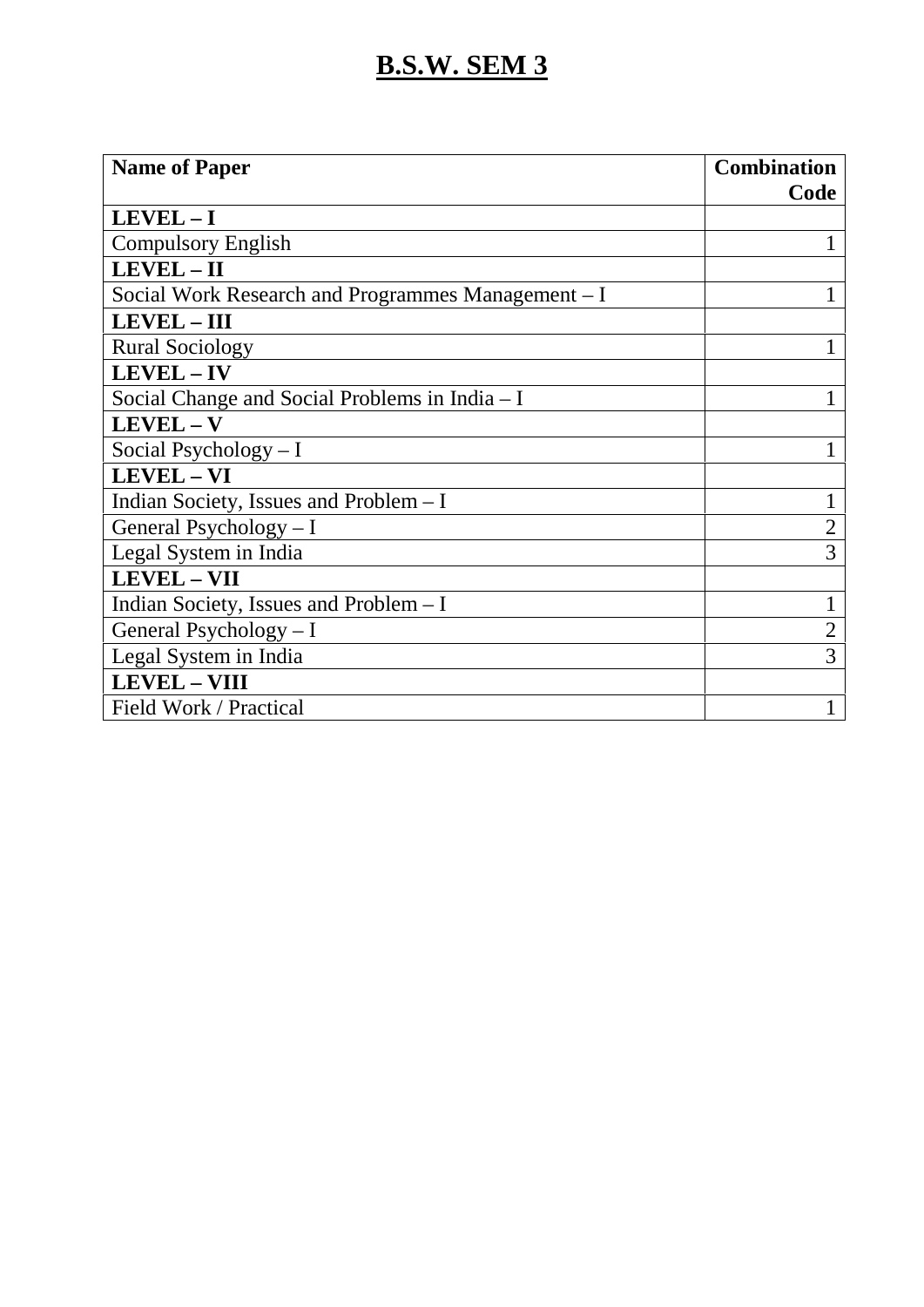| <b>Name of Paper</b>                                | <b>Combination</b> |  |
|-----------------------------------------------------|--------------------|--|
|                                                     | Code               |  |
| $LEVEL - I$                                         |                    |  |
| <b>Compulsory English</b>                           |                    |  |
| $LEVEL - II$                                        |                    |  |
| Social Work Research and Programmes Management – II |                    |  |
| <b>LEVEL - III</b>                                  |                    |  |
| <b>Urban Sociology</b>                              |                    |  |
| LEVEL - IV                                          |                    |  |
| Social Change and Social Problems in India – II     |                    |  |
| $LEVEL - V$                                         |                    |  |
| Social Psychology $-$ II                            |                    |  |
| LEVEL - VI                                          |                    |  |
| Indian Society, Issues and Problem - II             | 1                  |  |
| Disaster Management                                 | $\overline{2}$     |  |
| Human Growth and Development                        | 3                  |  |
| <b>LEVEL - VII</b>                                  |                    |  |
| Indian Society, Issues and Problem – II             | 1                  |  |
| Disaster Management                                 | $\overline{2}$     |  |
| Human Growth and Development                        | 3                  |  |
| <b>LEVEL - VIII</b>                                 |                    |  |
| Field Work / Practical                              |                    |  |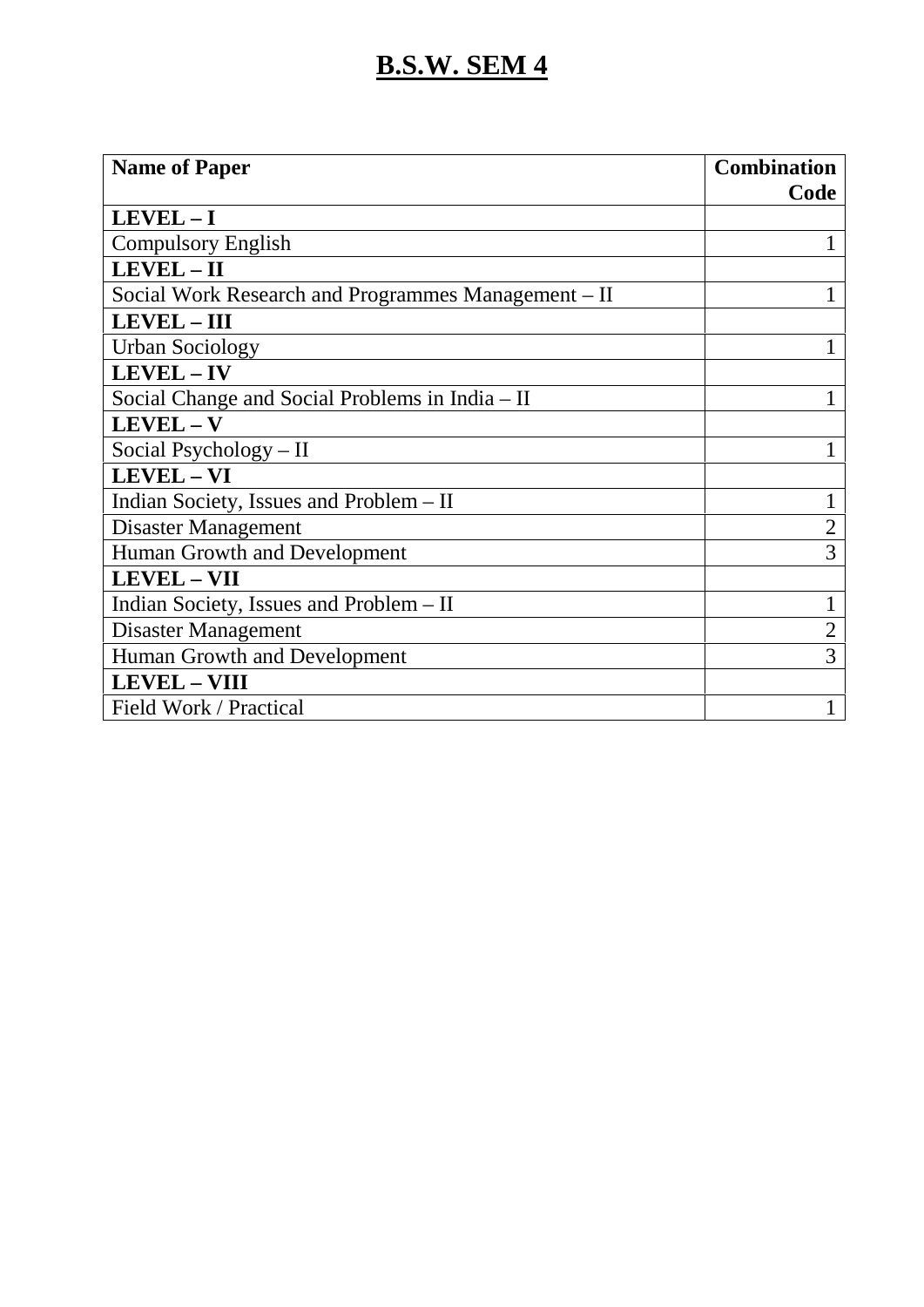| <b>Name of Paper</b>                 | <b>Combination</b> |
|--------------------------------------|--------------------|
|                                      | Code               |
| LEVEL-I                              |                    |
| Compulsory English $- I$             |                    |
| LEVEL - II                           |                    |
| Social Work & Professionalism - I    |                    |
| <b>LEVEL - III</b>                   |                    |
| Family Welfare & Child Welfare - I   |                    |
| LEVEL - IV                           |                    |
| Social Work & Community $-I$         |                    |
| LEVEL - V                            |                    |
| Social Work Methods - I              |                    |
| LEVEL - VI                           |                    |
| <b>Indian Economic Problems</b>      | T                  |
| <b>Communication for Development</b> | $\overline{2}$     |
| Counseling in Social Work            | 3                  |
| LEVEL - VII                          |                    |
| <b>Indian Economic Problems</b>      |                    |
| <b>Communication for Development</b> | $\overline{2}$     |
| Counseling in Social Work            | 3                  |
| <b>LEVEL - VIII</b>                  |                    |
| Field Work / Practical               |                    |